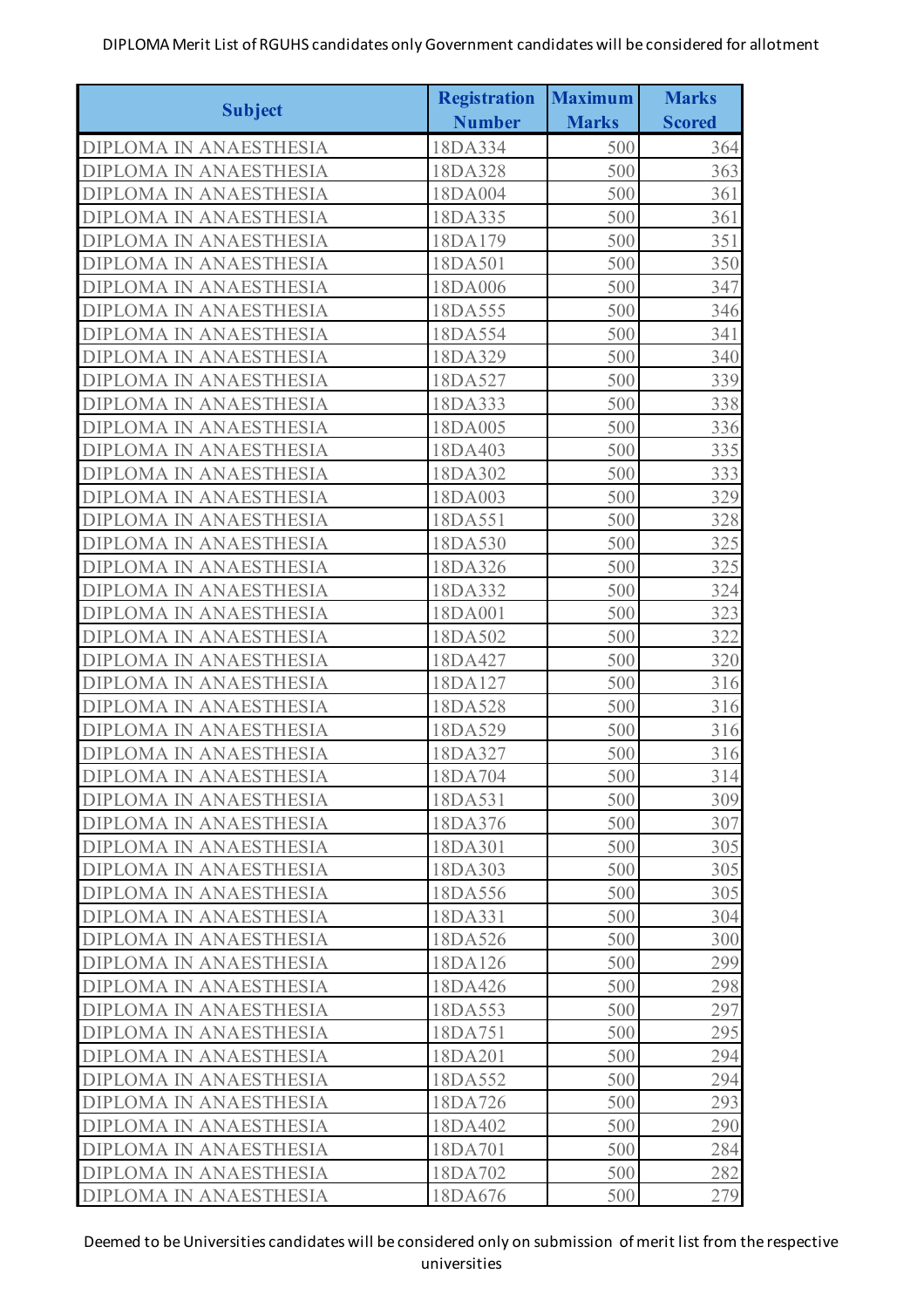| 500<br>18DA677<br>500<br>18DA678<br>500<br>18DA401<br>500<br>18DC851<br>500<br>18DC128<br>500<br>18DC126<br>500<br>18DC402<br>500<br>18DC527<br>500<br>18DC528<br>500<br>18DC127<br>500<br>18DC501<br>500<br>18DC401<br>500<br>18DC526<br>500<br>18DC304<br>500<br>18DC529<br>500<br>18DC530<br>18DC551<br>500<br>500<br>18DC403<br>18DC852<br>500<br>500<br>18DC376<br>500<br>18DC129<br>500<br>18DC532<br>18DC377<br>500<br>500<br>18DC006<br>500<br>18DC676<br>500<br>18DC326<br>500<br>18DC727<br>500<br>18DC426<br>500<br>18DC330<br>18DC427<br>500<br>500<br>18DC303<br>18DC005<br>500<br>500<br>18DC302<br>500<br>18DC552<br>18DC176<br>500<br>18DC328<br>500<br>18DC004<br>500<br>500<br>18DC853<br>18DC702<br>500<br>18DC002<br>500<br>18DC301<br>500<br>500<br>17DC003<br>18DC007<br>500<br>18DC777<br>500<br>18DC677<br>500<br>500<br>18DC701<br>17DC702<br>500 | <b>DIPLOMA IN ANAESTHESIA</b> | 18DA377 | 500 | 276 |
|----------------------------------------------------------------------------------------------------------------------------------------------------------------------------------------------------------------------------------------------------------------------------------------------------------------------------------------------------------------------------------------------------------------------------------------------------------------------------------------------------------------------------------------------------------------------------------------------------------------------------------------------------------------------------------------------------------------------------------------------------------------------------------------------------------------------------------------------------------------------------|-------------------------------|---------|-----|-----|
|                                                                                                                                                                                                                                                                                                                                                                                                                                                                                                                                                                                                                                                                                                                                                                                                                                                                            | <b>DIPLOMA IN ANAESTHESIA</b> |         |     | 276 |
|                                                                                                                                                                                                                                                                                                                                                                                                                                                                                                                                                                                                                                                                                                                                                                                                                                                                            | <b>DIPLOMA IN ANAESTHESIA</b> |         |     | 276 |
|                                                                                                                                                                                                                                                                                                                                                                                                                                                                                                                                                                                                                                                                                                                                                                                                                                                                            | DIPLOMA IN ANAESTHESIA        |         |     | 276 |
|                                                                                                                                                                                                                                                                                                                                                                                                                                                                                                                                                                                                                                                                                                                                                                                                                                                                            | DIPLOMA IN CHILD HEALTH       |         |     | 332 |
|                                                                                                                                                                                                                                                                                                                                                                                                                                                                                                                                                                                                                                                                                                                                                                                                                                                                            | DIPLOMA IN CHILD HEALTH       |         |     | 332 |
|                                                                                                                                                                                                                                                                                                                                                                                                                                                                                                                                                                                                                                                                                                                                                                                                                                                                            | DIPLOMA IN CHILD HEALTH       |         |     | 331 |
|                                                                                                                                                                                                                                                                                                                                                                                                                                                                                                                                                                                                                                                                                                                                                                                                                                                                            | DIPLOMA IN CHILD HEALTH       |         |     | 331 |
|                                                                                                                                                                                                                                                                                                                                                                                                                                                                                                                                                                                                                                                                                                                                                                                                                                                                            | DIPLOMA IN CHILD HEALTH       |         |     | 329 |
|                                                                                                                                                                                                                                                                                                                                                                                                                                                                                                                                                                                                                                                                                                                                                                                                                                                                            | DIPLOMA IN CHILD HEALTH       |         |     | 326 |
|                                                                                                                                                                                                                                                                                                                                                                                                                                                                                                                                                                                                                                                                                                                                                                                                                                                                            | DIPLOMA IN CHILD HEALTH       |         |     | 324 |
|                                                                                                                                                                                                                                                                                                                                                                                                                                                                                                                                                                                                                                                                                                                                                                                                                                                                            | DIPLOMA IN CHILD HEALTH       |         |     | 324 |
|                                                                                                                                                                                                                                                                                                                                                                                                                                                                                                                                                                                                                                                                                                                                                                                                                                                                            | DIPLOMA IN CHILD HEALTH       |         |     | 323 |
|                                                                                                                                                                                                                                                                                                                                                                                                                                                                                                                                                                                                                                                                                                                                                                                                                                                                            | DIPLOMA IN CHILD HEALTH       |         |     | 320 |
|                                                                                                                                                                                                                                                                                                                                                                                                                                                                                                                                                                                                                                                                                                                                                                                                                                                                            | DIPLOMA IN CHILD HEALTH       |         |     | 319 |
|                                                                                                                                                                                                                                                                                                                                                                                                                                                                                                                                                                                                                                                                                                                                                                                                                                                                            | DIPLOMA IN CHILD HEALTH       |         |     | 319 |
|                                                                                                                                                                                                                                                                                                                                                                                                                                                                                                                                                                                                                                                                                                                                                                                                                                                                            | DIPLOMA IN CHILD HEALTH       |         |     | 317 |
|                                                                                                                                                                                                                                                                                                                                                                                                                                                                                                                                                                                                                                                                                                                                                                                                                                                                            | DIPLOMA IN CHILD HEALTH       |         |     | 317 |
|                                                                                                                                                                                                                                                                                                                                                                                                                                                                                                                                                                                                                                                                                                                                                                                                                                                                            | DIPLOMA IN CHILD HEALTH       |         |     | 315 |
|                                                                                                                                                                                                                                                                                                                                                                                                                                                                                                                                                                                                                                                                                                                                                                                                                                                                            | DIPLOMA IN CHILD HEALTH       |         |     | 306 |
|                                                                                                                                                                                                                                                                                                                                                                                                                                                                                                                                                                                                                                                                                                                                                                                                                                                                            | DIPLOMA IN CHILD HEALTH       |         |     | 304 |
|                                                                                                                                                                                                                                                                                                                                                                                                                                                                                                                                                                                                                                                                                                                                                                                                                                                                            | DIPLOMA IN CHILD HEALTH       |         |     | 303 |
|                                                                                                                                                                                                                                                                                                                                                                                                                                                                                                                                                                                                                                                                                                                                                                                                                                                                            | DIPLOMA IN CHILD HEALTH       |         |     | 303 |
|                                                                                                                                                                                                                                                                                                                                                                                                                                                                                                                                                                                                                                                                                                                                                                                                                                                                            | DIPLOMA IN CHILD HEALTH       |         |     | 302 |
|                                                                                                                                                                                                                                                                                                                                                                                                                                                                                                                                                                                                                                                                                                                                                                                                                                                                            | DIPLOMA IN CHILD HEALTH       |         |     | 298 |
|                                                                                                                                                                                                                                                                                                                                                                                                                                                                                                                                                                                                                                                                                                                                                                                                                                                                            | DIPLOMA IN CHILD HEALTH       |         |     | 295 |
|                                                                                                                                                                                                                                                                                                                                                                                                                                                                                                                                                                                                                                                                                                                                                                                                                                                                            | DIPLOMA IN CHILD HEALTH       |         |     | 294 |
|                                                                                                                                                                                                                                                                                                                                                                                                                                                                                                                                                                                                                                                                                                                                                                                                                                                                            | DIPLOMA IN CHILD HEALTH       |         |     | 293 |
|                                                                                                                                                                                                                                                                                                                                                                                                                                                                                                                                                                                                                                                                                                                                                                                                                                                                            | DIPLOMA IN CHILD HEALTH       |         |     | 293 |
|                                                                                                                                                                                                                                                                                                                                                                                                                                                                                                                                                                                                                                                                                                                                                                                                                                                                            | DIPLOMA IN CHILD HEALTH       |         |     | 293 |
|                                                                                                                                                                                                                                                                                                                                                                                                                                                                                                                                                                                                                                                                                                                                                                                                                                                                            | DIPLOMA IN CHILD HEALTH       |         |     | 292 |
|                                                                                                                                                                                                                                                                                                                                                                                                                                                                                                                                                                                                                                                                                                                                                                                                                                                                            | DIPLOMA IN CHILD HEALTH       |         |     | 291 |
|                                                                                                                                                                                                                                                                                                                                                                                                                                                                                                                                                                                                                                                                                                                                                                                                                                                                            | DIPLOMA IN CHILD HEALTH       |         |     | 288 |
|                                                                                                                                                                                                                                                                                                                                                                                                                                                                                                                                                                                                                                                                                                                                                                                                                                                                            | DIPLOMA IN CHILD HEALTH       |         |     | 287 |
|                                                                                                                                                                                                                                                                                                                                                                                                                                                                                                                                                                                                                                                                                                                                                                                                                                                                            | DIPLOMA IN CHILD HEALTH       |         |     | 287 |
|                                                                                                                                                                                                                                                                                                                                                                                                                                                                                                                                                                                                                                                                                                                                                                                                                                                                            | DIPLOMA IN CHILD HEALTH       |         |     | 286 |
|                                                                                                                                                                                                                                                                                                                                                                                                                                                                                                                                                                                                                                                                                                                                                                                                                                                                            | DIPLOMA IN CHILD HEALTH       |         |     | 286 |
|                                                                                                                                                                                                                                                                                                                                                                                                                                                                                                                                                                                                                                                                                                                                                                                                                                                                            | DIPLOMA IN CHILD HEALTH       |         |     | 285 |
|                                                                                                                                                                                                                                                                                                                                                                                                                                                                                                                                                                                                                                                                                                                                                                                                                                                                            | DIPLOMA IN CHILD HEALTH       |         |     | 282 |
|                                                                                                                                                                                                                                                                                                                                                                                                                                                                                                                                                                                                                                                                                                                                                                                                                                                                            | DIPLOMA IN CHILD HEALTH       |         |     | 282 |
|                                                                                                                                                                                                                                                                                                                                                                                                                                                                                                                                                                                                                                                                                                                                                                                                                                                                            | DIPLOMA IN CHILD HEALTH       |         |     | 276 |
|                                                                                                                                                                                                                                                                                                                                                                                                                                                                                                                                                                                                                                                                                                                                                                                                                                                                            | DIPLOMA IN CHILD HEALTH       |         |     | 274 |
|                                                                                                                                                                                                                                                                                                                                                                                                                                                                                                                                                                                                                                                                                                                                                                                                                                                                            | DIPLOMA IN CHILD HEALTH       |         |     | 273 |
|                                                                                                                                                                                                                                                                                                                                                                                                                                                                                                                                                                                                                                                                                                                                                                                                                                                                            | DIPLOMA IN CHILD HEALTH       |         |     | 272 |
|                                                                                                                                                                                                                                                                                                                                                                                                                                                                                                                                                                                                                                                                                                                                                                                                                                                                            | DIPLOMA IN CHILD HEALTH       |         |     | 268 |
|                                                                                                                                                                                                                                                                                                                                                                                                                                                                                                                                                                                                                                                                                                                                                                                                                                                                            | DIPLOMA IN CHILD HEALTH       |         |     | 267 |
|                                                                                                                                                                                                                                                                                                                                                                                                                                                                                                                                                                                                                                                                                                                                                                                                                                                                            | DIPLOMA IN CHILD HEALTH       |         |     | 266 |
|                                                                                                                                                                                                                                                                                                                                                                                                                                                                                                                                                                                                                                                                                                                                                                                                                                                                            | DIPLOMA IN CHILD HEALTH       |         |     | 264 |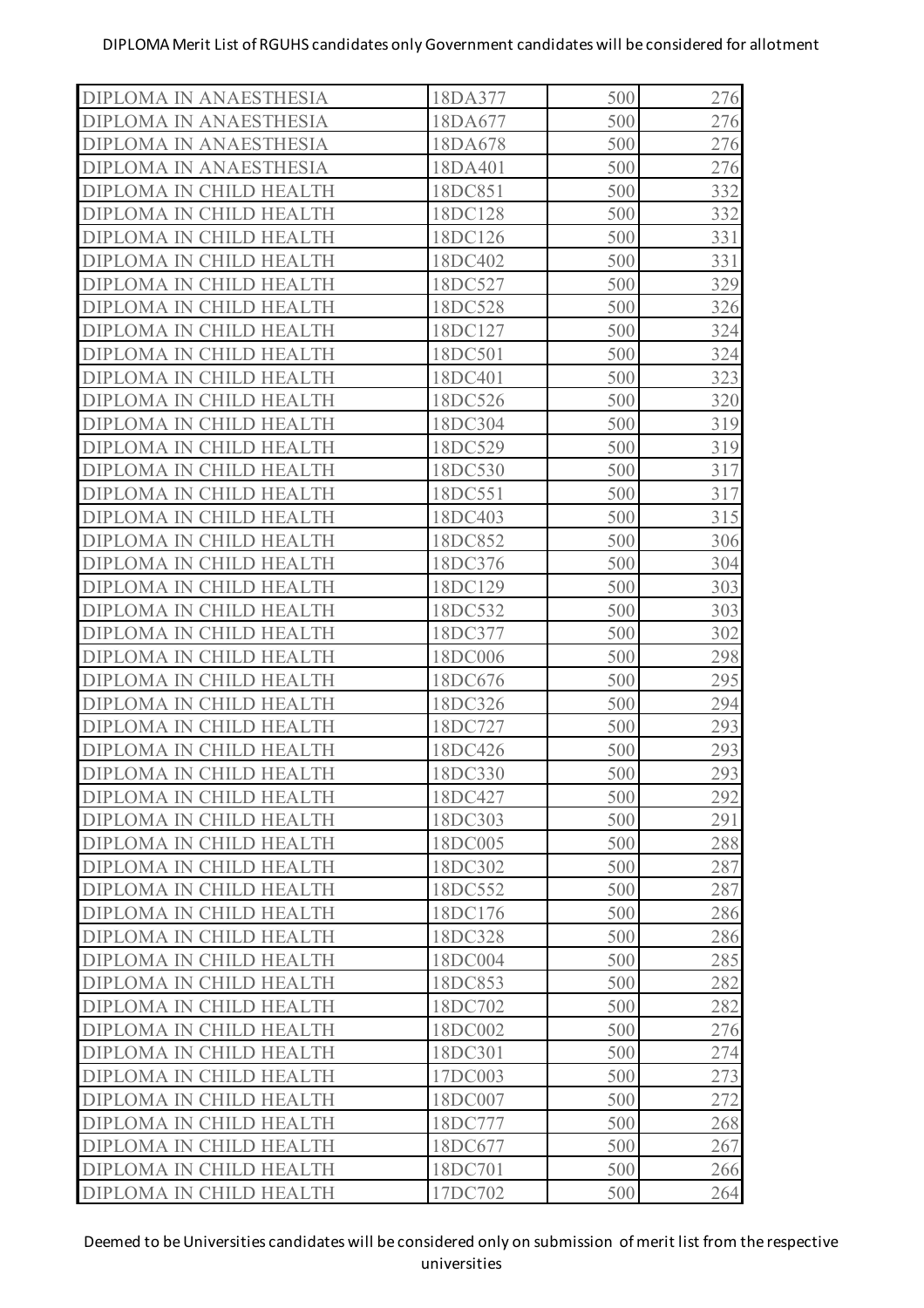| DIPLOMA IN CHILD HEALTH               | 18DC776 | 500 | 262 |
|---------------------------------------|---------|-----|-----|
| DIPLOMA IN CHILD HEALTH               | 18DC327 | 500 | 258 |
| DIPLOMA IN CLINICAL PATHOLOGY         | 18DP554 | 500 | 328 |
| DIPLOMA IN CLINICAL PATHOLOGY         | 18DP551 | 500 | 304 |
| DIPLOMA IN CLINICAL PATHOLOGY         | 18DP552 | 500 | 289 |
| DIPLOMA IN CLINICAL PATHOLOGY         | 18DP002 | 500 | 285 |
| DIPLOMA IN CLINICAL PATHOLOGY         | 18DP556 | 500 | 283 |
| DIPLOMA IN CLINICAL PATHOLOGY         | 18DP555 | 500 | 274 |
| DIPLOMA IN CLINICAL PATHOLOGY         | 18DP003 | 500 | 273 |
| DIPLOMA IN CLINICAL PATHOLOGY         | 18DP557 | 500 | 260 |
| DIPLOMA IN GYNAECOLOGY AND OB 18DG556 |         | 500 | 344 |
| DIPLOMA IN GYNAECOLOGY AND OB 18DG005 |         | 500 | 341 |
| DIPLOMA IN GYNAECOLOGY AND OB 17DG012 |         | 500 | 337 |
| DIPLOMA IN GYNAECOLOGY AND OB 18DG001 |         | 500 | 329 |
| DIPLOMA IN GYNAECOLOGY AND OB 18DG502 |         | 500 | 329 |
| DIPLOMA IN GYNAECOLOGY AND OB 17DG011 |         | 500 | 326 |
| DIPLOMA IN GYNAECOLOGY AND OB 18DG010 |         | 500 | 325 |
| DIPLOMA IN GYNAECOLOGY AND OB 18DG011 |         | 500 | 325 |
| DIPLOMA IN GYNAECOLOGY AND OB 18DG534 |         | 500 | 324 |
| DIPLOMA IN GYNAECOLOGY AND OB 18DG003 |         | 500 | 323 |
| DIPLOMA IN GYNAECOLOGY AND OB 18DG726 |         | 500 | 318 |
| DIPLOMA IN GYNAECOLOGY AND OB 18DG553 |         | 500 | 313 |
| DIPLOMA IN GYNAECOLOGY AND OB 18DG007 |         | 500 | 312 |
| DIPLOMA IN GYNAECOLOGY AND OB 18DG552 |         | 500 | 309 |
| DIPLOMA IN GYNAECOLOGY AND OB 18DG403 |         | 500 | 308 |
| DIPLOMA IN GYNAECOLOGY AND OB 18DG533 |         | 500 | 307 |
| DIPLOMA IN GYNAECOLOGY AND OB 18DG009 |         | 500 | 306 |
| DIPLOMA IN GYNAECOLOGY AND OB 18DG002 |         | 500 | 305 |
| DIPLOMA IN GYNAECOLOGY AND OB 18DG004 |         | 500 | 304 |
| DIPLOMA IN GYNAECOLOGY AND OB 18DG557 |         | 500 | 303 |
| DIPLOMA IN GYNAECOLOGY AND OB 18DG326 |         | 500 | 300 |
| DIPLOMA IN GYNAECOLOGY AND OB 18DG127 |         | 500 | 298 |
| DIPLOMA IN GYNAECOLOGY AND OB 18DG426 |         | 500 | 298 |
| DIPLOMA IN GYNAECOLOGY AND OB 18DG551 |         | 500 | 298 |
| DIPLOMA IN GYNAECOLOGY AND OB 18DG401 |         | 500 | 297 |
| DIPLOMA IN GYNAECOLOGY AND OB 18DG530 |         | 500 | 296 |
| DIPLOMA IN GYNAECOLOGY AND OB 18DG201 |         | 500 | 295 |
| DIPLOMA IN GYNAECOLOGY AND OB 18DG177 |         | 500 | 295 |
| DIPLOMA IN GYNAECOLOGY AND OB 18DG008 |         | 500 | 294 |
| DIPLOMA IN GYNAECOLOGY AND OB 18DG126 |         | 500 | 294 |
| DIPLOMA IN GYNAECOLOGY AND OB 18DG751 |         | 500 | 294 |
| DIPLOMA IN GYNAECOLOGY AND OB 18DG728 |         | 500 | 293 |
| DIPLOMA IN GYNAECOLOGY AND OB 18DG331 |         | 500 | 292 |
| DIPLOMA IN GYNAECOLOGY AND OB 18DG701 |         | 500 | 287 |
| DIPLOMA IN GYNAECOLOGY AND OB 18DG301 |         | 500 | 285 |
| DIPLOMA IN GYNAECOLOGY AND OB 18DG676 |         | 500 | 283 |
| DIPLOMA IN GYNAECOLOGY AND OB 18DG303 |         | 500 | 281 |
| DIPLOMA IN GYNAECOLOGY AND OB 18DG377 |         | 500 | 281 |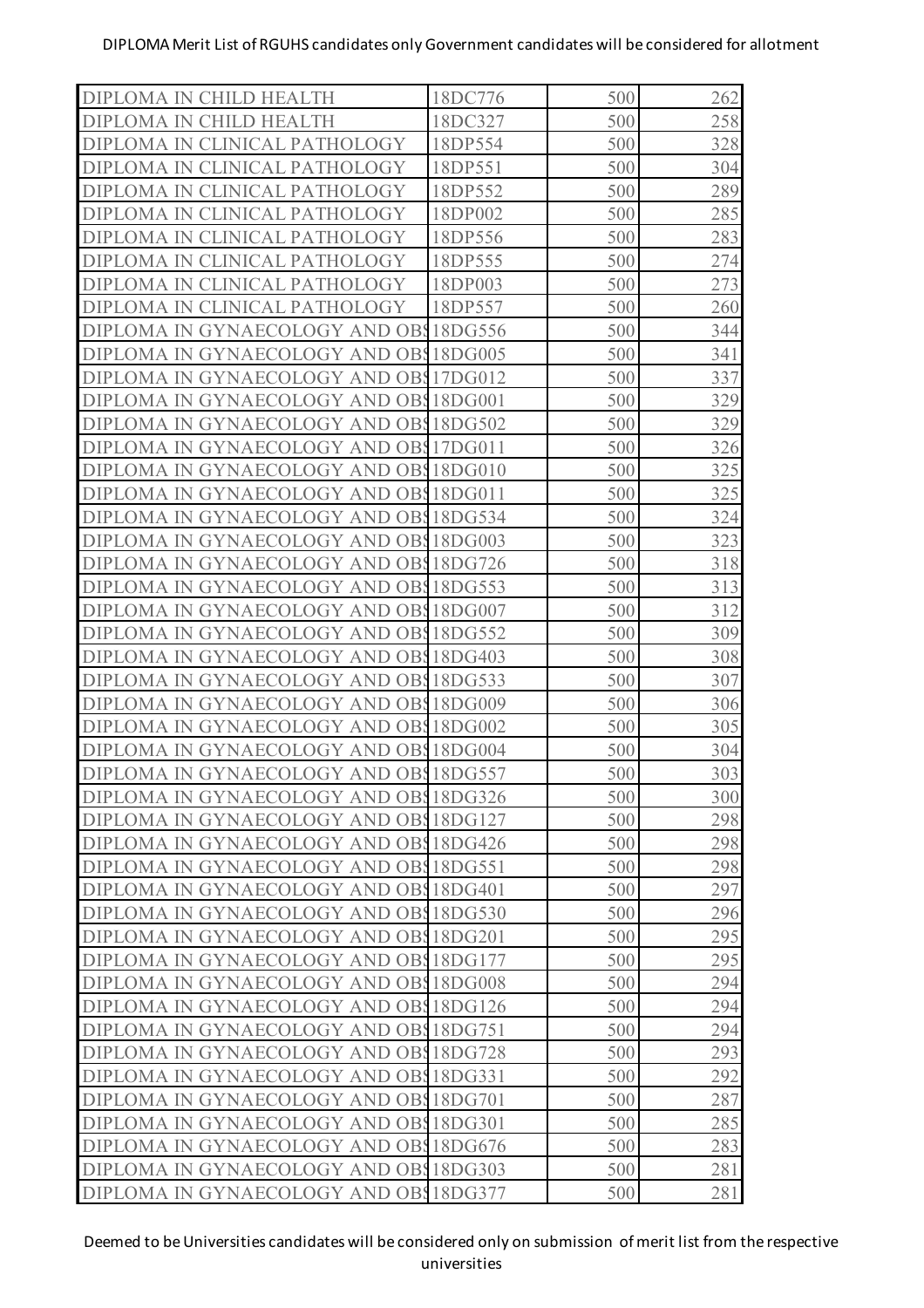| DIPLOMA IN GYNAECOLOGY AND OB 18DG327            |                    | 500        | 281 |
|--------------------------------------------------|--------------------|------------|-----|
| DIPLOMA IN GYNAECOLOGY AND OB 18DG128            |                    | 500        | 280 |
| DIPLOMA IN GYNAECOLOGY AND OB 18DG554            |                    | 500        | 280 |
| DIPLOMA IN GYNAECOLOGY AND OBS                   | 18DG555            | 500        | 280 |
| DIPLOMA IN GYNAECOLOGY AND OB 18DG529            |                    | 500        | 279 |
| DIPLOMA IN GYNAECOLOGY AND OBS                   | 18DG328            | 500        | 274 |
| GYNAECOLOGY AND OB 18DG532<br>DIPLOMA IN         |                    | 500        | 273 |
| DIPLOMA IN GYNAECOLOGY AND OBS                   | 18DG376            | 500        | 269 |
| DIPLOMA IN GYNAECOLOGY AND OB 18DG677            |                    | 500        | 268 |
| DIPLOMA IN GYNAECOLOGY AND OB 18DG330            |                    | 500        | 267 |
| GYNAECOLOGY AND OBS18DG527<br>DIPLOMA IN         |                    | 500        | 266 |
| DIPLOMA IN GYNAECOLOGY AND OBS                   | 18DG501            | 500        | 265 |
| DIPLOMA IN GYNAECOLOGY AND OB 18DG702            |                    | 500        | 259 |
| DIPLOMA IN MEDICAL RADIO DIAGNO                  | 18DX377            | 500        | 353 |
| DIPLOMA IN<br>MEDICAL RADIO DIAGNO               | 18DX530            | 500        | 353 |
| DIPLOMA IN MEDICAL RADIO DIAGNO                  | 18DX528            | 500        | 349 |
| DIPLOMA IN MEDICAL RADIO DIAGNO                  | 18DX127            | 500        | 342 |
| DIPLOMA IN MEDICAL RADIO DIAGNO                  | 18DX726            | 500        | 338 |
| <b>DIPLOMA IN</b><br>MEDICAL RADIO DIAGNO        | 18DX676            | 500        | 334 |
| DIPLOMA IN MEDICAL RADIO DIAGNO                  | 18DX177            | 500        | 331 |
| DIPLOMA IN MEDICAL RADIO DIAGNO                  | 18DX532            | 500        | 330 |
| DIPLOMA IN MEDICAL RADIO DIAGNO                  | 18DX526            | 500        | 327 |
| <b>DIPLOMA IN</b><br>MEDICAL RADIO DIAGNO        | 18DX677            | 500        | 325 |
| DIPLOMA IN MEDICAL RADIO DIAGNO                  | 18DX751            | 500        | 324 |
| DIPLOMA IN<br>MEDICAL RADIO DIAGNO               | 18DX703            | 500        | 324 |
| DIPLOMA IN<br>MEDICAL RADIO DIAGNO               | 18DX527            | 500        | 315 |
| <b>DIPLOMA</b><br>DIAGNO<br>-IN<br>MEDICAL RADIO | 18DY077            | 500        | 299 |
| <b>DIPLOMA IN</b><br>MEDICAL RADIO DIAGNO        | 18DX531            | 500        | 294 |
| DIPLOMA IN MEDICAL RADIO DIAGNO 18DX701          |                    | 500        | 288 |
| DIPLOMA IN MEDICAL RADIO DIAGNO 18DX176          |                    | 500        | 285 |
| DIPLOMA IN MEDICAL RADIO DIAGNO 18DX529          |                    | 500        | 277 |
| DIPLOMA IN MEDICAL RADIO DIAGNO 18DX704          |                    | 500        | 277 |
| DIPLOMA IN MEDICAL RADIO DIAGNO 18DX533          |                    | 500        | 271 |
| DIPLOMA IN MEDICAL RADIO DIAGNO                  | 18DX702            | 500        | 270 |
| DIPLOMA IN MEDICAL RADIO DIAGNO                  | 18DX426            | 500        | 255 |
| DIPLOMA IN MEDICAL RADIOTHERAPY                  | 18DY076            | 500        | 295 |
| DIPLOMA IN MEDICAL RADIOTHERAPY                  | 18DY001            | 500        | 287 |
| DIPLOMA IN MEDICAL RADIOTHERAPY                  | 18DY002            | 500        | 275 |
| DIPLOMA IN OPTHALMOLOGY                          | 18DE302            | 500        | 353 |
| DIPLOMA IN OPTHALMOLOGY                          | 18DE007            | 500        | 352 |
| DIPLOMA IN OPTHALMOLOGY                          | 18DE201            | 500        | 345 |
|                                                  | 18DE676            | 500        |     |
| DIPLOMA IN OPTHALMOLOGY                          |                    |            | 336 |
| DIPLOMA IN OPTHALMOLOGY                          | 18DE701<br>18DE176 | 500<br>500 | 336 |
| DIPLOMA IN OPTHALMOLOGY                          |                    |            | 335 |
| DIPLOMA IN OPTHALMOLOGY                          | 18DE527            | 500        | 334 |
| DIPLOMA IN OPTHALMOLOGY                          | 18DE553            | 500        | 332 |
| DIPLOMA IN OPTHALMOLOGY                          | 18DE003            | 500        | 329 |
| DIPLOMA IN OPTHALMOLOGY                          | 18DE301            | 500        | 325 |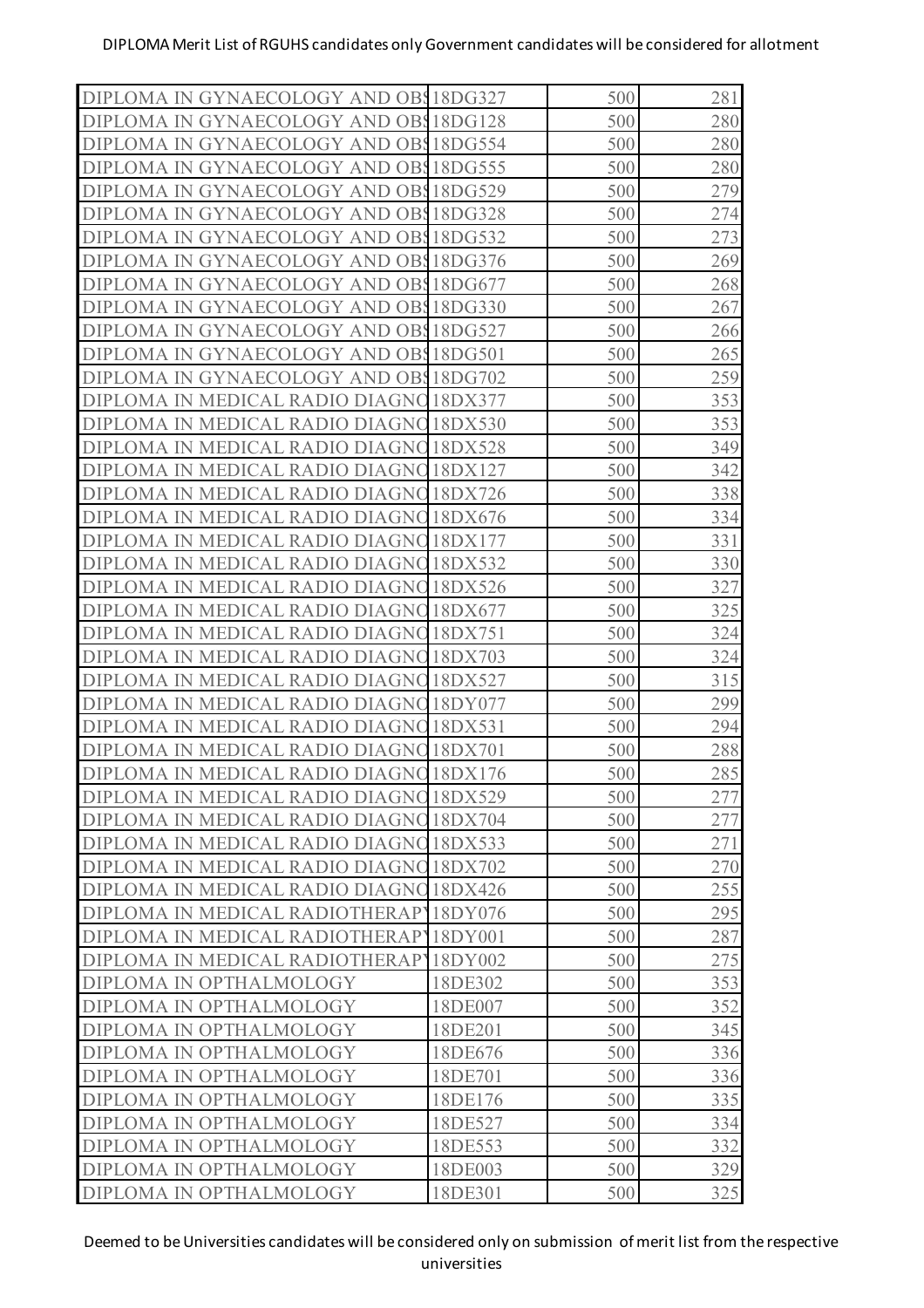| 500<br>17DE556<br>321<br>DIPLOMA IN OPTHALMOLOGY<br>500<br>321<br>18DE177<br>DIPLOMA IN OPTHALMOLOGY<br>500<br>320<br>18DE004<br>DIPLOMA IN OPTHALMOLOGY<br>500<br>317<br>DIPLOMA IN OPTHALMOLOGY<br>18DE330<br>500<br>315<br>18DE001<br>DIPLOMA IN OPTHALMOLOGY<br>500<br>18DE726<br>314<br>DIPLOMA IN OPTHALMOLOGY<br>500<br>18DE530<br>311<br>DIPLOMA IN OPTHALMOLOGY<br>500<br>309<br>DIPLOMA IN OPTHALMOLOGY<br>18DE751<br>500<br>306<br>18DE401<br>DIPLOMA IN OPTHALMOLOGY<br>18DE006<br>500<br>305<br>DIPLOMA IN OPTHALMOLOGY<br>500<br>18DE005<br>304<br>DIPLOMA IN OPTHALMOLOGY<br>500<br>304<br>DIPLOMA IN OPTHALMOLOGY<br>18DE328<br>500<br>300<br>18DE333<br>DIPLOMA IN OPTHALMOLOGY<br>299<br>18DE334<br>500<br>DIPLOMA IN OPTHALMOLOGY<br>500<br>298<br>18DE526<br>DIPLOMA IN OPTHALMOLOGY<br>500<br>298<br>DIPLOMA IN OPTHALMOLOGY<br>18DE555<br>500<br>296<br>18DE327<br>DIPLOMA IN OPTHALMOLOGY<br>18DE476<br>500<br>288<br>DIPLOMA IN OPTHALMOLOGY<br>500<br>18DE329<br>280<br>DIPLOMA IN OPTHALMOLOGY<br>500<br>278<br>DIPLOMA IN OPTHALMOLOGY<br>18DE332<br>500<br>276<br>18DE331<br>DIPLOMA IN OPTHALMOLOGY<br>272<br>18DE529<br>500<br>DIPLOMA IN OPTHALMOLOGY<br>500<br>18DE552<br>268<br>DIPLOMA IN OPTHALMOLOGY<br>500<br>DIPLOMA IN OPTHALMOLOGY<br>18DE554<br>266<br>500<br>18DE531<br>262<br>DIPLOMA IN OPTHALMOLOGY<br>18DE677<br>500<br>260<br>DIPLOMA IN OPTHALMOLOGY<br>500<br>18DO551<br>335<br><b>DIPLOMA IN ORTHOPEDICS</b><br>500<br>331<br>DIPLOMA IN ORTHOPEDICS<br>18DO554<br>500<br>322<br><b>DIPLOMA IN ORTHOPEDICS</b><br>18DO176<br>321<br><b>DIPLOMA IN ORTHOPEDICS</b><br>500<br>18DO557<br>18DO703<br>500<br>320<br><b>DIPLOMA IN ORTHOPEDICS</b><br>18DO552<br>500<br>318<br><b>DIPLOMA IN ORTHOPEDICS</b><br>18DO558<br>500<br>315<br><b>DIPLOMA IN ORTHOPEDICS</b><br>313<br>18DO556<br>500<br><b>DIPLOMA IN ORTHOPEDICS</b><br>18DO553<br>500<br>311<br><b>DIPLOMA IN ORTHOPEDICS</b><br>18DO426<br>500<br>309<br><b>DIPLOMA IN ORTHOPEDICS</b><br>18DO526<br>500<br>308<br><b>DIPLOMA IN ORTHOPEDICS</b><br>500<br><b>DIPLOMA IN ORTHOPEDICS</b><br>18DO401<br>306<br>18DO328<br>500<br>305<br><b>DIPLOMA IN ORTHOPEDICS</b><br>18DO751<br>500<br>301<br><b>DIPLOMA IN ORTHOPEDICS</b><br>18DO701<br>500<br>301<br><b>DIPLOMA IN ORTHOPEDICS</b><br>500<br>299<br><b>DIPLOMA IN ORTHOPEDICS</b><br>18DO702<br>296<br>18DO376<br>500<br><b>DIPLOMA IN ORTHOPEDICS</b><br>296<br>18DO676<br>500<br><b>DIPLOMA IN ORTHOPEDICS</b><br>18DO327<br>500<br>295<br><b>DIPLOMA IN ORTHOPEDICS</b><br>292<br>DIPLOMA IN ORTHOPEDICS<br>18DO177<br>500<br>DIPLOMA IN ORTHOPEDICS<br>18DO727<br>500<br>289 |                         |         |     |     |
|---------------------------------------------------------------------------------------------------------------------------------------------------------------------------------------------------------------------------------------------------------------------------------------------------------------------------------------------------------------------------------------------------------------------------------------------------------------------------------------------------------------------------------------------------------------------------------------------------------------------------------------------------------------------------------------------------------------------------------------------------------------------------------------------------------------------------------------------------------------------------------------------------------------------------------------------------------------------------------------------------------------------------------------------------------------------------------------------------------------------------------------------------------------------------------------------------------------------------------------------------------------------------------------------------------------------------------------------------------------------------------------------------------------------------------------------------------------------------------------------------------------------------------------------------------------------------------------------------------------------------------------------------------------------------------------------------------------------------------------------------------------------------------------------------------------------------------------------------------------------------------------------------------------------------------------------------------------------------------------------------------------------------------------------------------------------------------------------------------------------------------------------------------------------------------------------------------------------------------------------------------------------------------------------------------------------------------------------------------------------------------------------------------------------------------------------------------------------------------------------------------------------------------------------------------------------------------------------------------------------------------------------------|-------------------------|---------|-----|-----|
|                                                                                                                                                                                                                                                                                                                                                                                                                                                                                                                                                                                                                                                                                                                                                                                                                                                                                                                                                                                                                                                                                                                                                                                                                                                                                                                                                                                                                                                                                                                                                                                                                                                                                                                                                                                                                                                                                                                                                                                                                                                                                                                                                                                                                                                                                                                                                                                                                                                                                                                                                                                                                                                   | DIPLOMA IN OPTHALMOLOGY | 18DE326 | 500 | 322 |
|                                                                                                                                                                                                                                                                                                                                                                                                                                                                                                                                                                                                                                                                                                                                                                                                                                                                                                                                                                                                                                                                                                                                                                                                                                                                                                                                                                                                                                                                                                                                                                                                                                                                                                                                                                                                                                                                                                                                                                                                                                                                                                                                                                                                                                                                                                                                                                                                                                                                                                                                                                                                                                                   |                         |         |     |     |
|                                                                                                                                                                                                                                                                                                                                                                                                                                                                                                                                                                                                                                                                                                                                                                                                                                                                                                                                                                                                                                                                                                                                                                                                                                                                                                                                                                                                                                                                                                                                                                                                                                                                                                                                                                                                                                                                                                                                                                                                                                                                                                                                                                                                                                                                                                                                                                                                                                                                                                                                                                                                                                                   |                         |         |     |     |
|                                                                                                                                                                                                                                                                                                                                                                                                                                                                                                                                                                                                                                                                                                                                                                                                                                                                                                                                                                                                                                                                                                                                                                                                                                                                                                                                                                                                                                                                                                                                                                                                                                                                                                                                                                                                                                                                                                                                                                                                                                                                                                                                                                                                                                                                                                                                                                                                                                                                                                                                                                                                                                                   |                         |         |     |     |
|                                                                                                                                                                                                                                                                                                                                                                                                                                                                                                                                                                                                                                                                                                                                                                                                                                                                                                                                                                                                                                                                                                                                                                                                                                                                                                                                                                                                                                                                                                                                                                                                                                                                                                                                                                                                                                                                                                                                                                                                                                                                                                                                                                                                                                                                                                                                                                                                                                                                                                                                                                                                                                                   |                         |         |     |     |
|                                                                                                                                                                                                                                                                                                                                                                                                                                                                                                                                                                                                                                                                                                                                                                                                                                                                                                                                                                                                                                                                                                                                                                                                                                                                                                                                                                                                                                                                                                                                                                                                                                                                                                                                                                                                                                                                                                                                                                                                                                                                                                                                                                                                                                                                                                                                                                                                                                                                                                                                                                                                                                                   |                         |         |     |     |
|                                                                                                                                                                                                                                                                                                                                                                                                                                                                                                                                                                                                                                                                                                                                                                                                                                                                                                                                                                                                                                                                                                                                                                                                                                                                                                                                                                                                                                                                                                                                                                                                                                                                                                                                                                                                                                                                                                                                                                                                                                                                                                                                                                                                                                                                                                                                                                                                                                                                                                                                                                                                                                                   |                         |         |     |     |
|                                                                                                                                                                                                                                                                                                                                                                                                                                                                                                                                                                                                                                                                                                                                                                                                                                                                                                                                                                                                                                                                                                                                                                                                                                                                                                                                                                                                                                                                                                                                                                                                                                                                                                                                                                                                                                                                                                                                                                                                                                                                                                                                                                                                                                                                                                                                                                                                                                                                                                                                                                                                                                                   |                         |         |     |     |
|                                                                                                                                                                                                                                                                                                                                                                                                                                                                                                                                                                                                                                                                                                                                                                                                                                                                                                                                                                                                                                                                                                                                                                                                                                                                                                                                                                                                                                                                                                                                                                                                                                                                                                                                                                                                                                                                                                                                                                                                                                                                                                                                                                                                                                                                                                                                                                                                                                                                                                                                                                                                                                                   |                         |         |     |     |
|                                                                                                                                                                                                                                                                                                                                                                                                                                                                                                                                                                                                                                                                                                                                                                                                                                                                                                                                                                                                                                                                                                                                                                                                                                                                                                                                                                                                                                                                                                                                                                                                                                                                                                                                                                                                                                                                                                                                                                                                                                                                                                                                                                                                                                                                                                                                                                                                                                                                                                                                                                                                                                                   |                         |         |     |     |
|                                                                                                                                                                                                                                                                                                                                                                                                                                                                                                                                                                                                                                                                                                                                                                                                                                                                                                                                                                                                                                                                                                                                                                                                                                                                                                                                                                                                                                                                                                                                                                                                                                                                                                                                                                                                                                                                                                                                                                                                                                                                                                                                                                                                                                                                                                                                                                                                                                                                                                                                                                                                                                                   |                         |         |     |     |
|                                                                                                                                                                                                                                                                                                                                                                                                                                                                                                                                                                                                                                                                                                                                                                                                                                                                                                                                                                                                                                                                                                                                                                                                                                                                                                                                                                                                                                                                                                                                                                                                                                                                                                                                                                                                                                                                                                                                                                                                                                                                                                                                                                                                                                                                                                                                                                                                                                                                                                                                                                                                                                                   |                         |         |     |     |
|                                                                                                                                                                                                                                                                                                                                                                                                                                                                                                                                                                                                                                                                                                                                                                                                                                                                                                                                                                                                                                                                                                                                                                                                                                                                                                                                                                                                                                                                                                                                                                                                                                                                                                                                                                                                                                                                                                                                                                                                                                                                                                                                                                                                                                                                                                                                                                                                                                                                                                                                                                                                                                                   |                         |         |     |     |
|                                                                                                                                                                                                                                                                                                                                                                                                                                                                                                                                                                                                                                                                                                                                                                                                                                                                                                                                                                                                                                                                                                                                                                                                                                                                                                                                                                                                                                                                                                                                                                                                                                                                                                                                                                                                                                                                                                                                                                                                                                                                                                                                                                                                                                                                                                                                                                                                                                                                                                                                                                                                                                                   |                         |         |     |     |
|                                                                                                                                                                                                                                                                                                                                                                                                                                                                                                                                                                                                                                                                                                                                                                                                                                                                                                                                                                                                                                                                                                                                                                                                                                                                                                                                                                                                                                                                                                                                                                                                                                                                                                                                                                                                                                                                                                                                                                                                                                                                                                                                                                                                                                                                                                                                                                                                                                                                                                                                                                                                                                                   |                         |         |     |     |
|                                                                                                                                                                                                                                                                                                                                                                                                                                                                                                                                                                                                                                                                                                                                                                                                                                                                                                                                                                                                                                                                                                                                                                                                                                                                                                                                                                                                                                                                                                                                                                                                                                                                                                                                                                                                                                                                                                                                                                                                                                                                                                                                                                                                                                                                                                                                                                                                                                                                                                                                                                                                                                                   |                         |         |     |     |
|                                                                                                                                                                                                                                                                                                                                                                                                                                                                                                                                                                                                                                                                                                                                                                                                                                                                                                                                                                                                                                                                                                                                                                                                                                                                                                                                                                                                                                                                                                                                                                                                                                                                                                                                                                                                                                                                                                                                                                                                                                                                                                                                                                                                                                                                                                                                                                                                                                                                                                                                                                                                                                                   |                         |         |     |     |
|                                                                                                                                                                                                                                                                                                                                                                                                                                                                                                                                                                                                                                                                                                                                                                                                                                                                                                                                                                                                                                                                                                                                                                                                                                                                                                                                                                                                                                                                                                                                                                                                                                                                                                                                                                                                                                                                                                                                                                                                                                                                                                                                                                                                                                                                                                                                                                                                                                                                                                                                                                                                                                                   |                         |         |     |     |
|                                                                                                                                                                                                                                                                                                                                                                                                                                                                                                                                                                                                                                                                                                                                                                                                                                                                                                                                                                                                                                                                                                                                                                                                                                                                                                                                                                                                                                                                                                                                                                                                                                                                                                                                                                                                                                                                                                                                                                                                                                                                                                                                                                                                                                                                                                                                                                                                                                                                                                                                                                                                                                                   |                         |         |     |     |
|                                                                                                                                                                                                                                                                                                                                                                                                                                                                                                                                                                                                                                                                                                                                                                                                                                                                                                                                                                                                                                                                                                                                                                                                                                                                                                                                                                                                                                                                                                                                                                                                                                                                                                                                                                                                                                                                                                                                                                                                                                                                                                                                                                                                                                                                                                                                                                                                                                                                                                                                                                                                                                                   |                         |         |     |     |
|                                                                                                                                                                                                                                                                                                                                                                                                                                                                                                                                                                                                                                                                                                                                                                                                                                                                                                                                                                                                                                                                                                                                                                                                                                                                                                                                                                                                                                                                                                                                                                                                                                                                                                                                                                                                                                                                                                                                                                                                                                                                                                                                                                                                                                                                                                                                                                                                                                                                                                                                                                                                                                                   |                         |         |     |     |
|                                                                                                                                                                                                                                                                                                                                                                                                                                                                                                                                                                                                                                                                                                                                                                                                                                                                                                                                                                                                                                                                                                                                                                                                                                                                                                                                                                                                                                                                                                                                                                                                                                                                                                                                                                                                                                                                                                                                                                                                                                                                                                                                                                                                                                                                                                                                                                                                                                                                                                                                                                                                                                                   |                         |         |     |     |
|                                                                                                                                                                                                                                                                                                                                                                                                                                                                                                                                                                                                                                                                                                                                                                                                                                                                                                                                                                                                                                                                                                                                                                                                                                                                                                                                                                                                                                                                                                                                                                                                                                                                                                                                                                                                                                                                                                                                                                                                                                                                                                                                                                                                                                                                                                                                                                                                                                                                                                                                                                                                                                                   |                         |         |     |     |
|                                                                                                                                                                                                                                                                                                                                                                                                                                                                                                                                                                                                                                                                                                                                                                                                                                                                                                                                                                                                                                                                                                                                                                                                                                                                                                                                                                                                                                                                                                                                                                                                                                                                                                                                                                                                                                                                                                                                                                                                                                                                                                                                                                                                                                                                                                                                                                                                                                                                                                                                                                                                                                                   |                         |         |     |     |
|                                                                                                                                                                                                                                                                                                                                                                                                                                                                                                                                                                                                                                                                                                                                                                                                                                                                                                                                                                                                                                                                                                                                                                                                                                                                                                                                                                                                                                                                                                                                                                                                                                                                                                                                                                                                                                                                                                                                                                                                                                                                                                                                                                                                                                                                                                                                                                                                                                                                                                                                                                                                                                                   |                         |         |     |     |
|                                                                                                                                                                                                                                                                                                                                                                                                                                                                                                                                                                                                                                                                                                                                                                                                                                                                                                                                                                                                                                                                                                                                                                                                                                                                                                                                                                                                                                                                                                                                                                                                                                                                                                                                                                                                                                                                                                                                                                                                                                                                                                                                                                                                                                                                                                                                                                                                                                                                                                                                                                                                                                                   |                         |         |     |     |
|                                                                                                                                                                                                                                                                                                                                                                                                                                                                                                                                                                                                                                                                                                                                                                                                                                                                                                                                                                                                                                                                                                                                                                                                                                                                                                                                                                                                                                                                                                                                                                                                                                                                                                                                                                                                                                                                                                                                                                                                                                                                                                                                                                                                                                                                                                                                                                                                                                                                                                                                                                                                                                                   |                         |         |     |     |
|                                                                                                                                                                                                                                                                                                                                                                                                                                                                                                                                                                                                                                                                                                                                                                                                                                                                                                                                                                                                                                                                                                                                                                                                                                                                                                                                                                                                                                                                                                                                                                                                                                                                                                                                                                                                                                                                                                                                                                                                                                                                                                                                                                                                                                                                                                                                                                                                                                                                                                                                                                                                                                                   |                         |         |     |     |
|                                                                                                                                                                                                                                                                                                                                                                                                                                                                                                                                                                                                                                                                                                                                                                                                                                                                                                                                                                                                                                                                                                                                                                                                                                                                                                                                                                                                                                                                                                                                                                                                                                                                                                                                                                                                                                                                                                                                                                                                                                                                                                                                                                                                                                                                                                                                                                                                                                                                                                                                                                                                                                                   |                         |         |     |     |
|                                                                                                                                                                                                                                                                                                                                                                                                                                                                                                                                                                                                                                                                                                                                                                                                                                                                                                                                                                                                                                                                                                                                                                                                                                                                                                                                                                                                                                                                                                                                                                                                                                                                                                                                                                                                                                                                                                                                                                                                                                                                                                                                                                                                                                                                                                                                                                                                                                                                                                                                                                                                                                                   |                         |         |     |     |
|                                                                                                                                                                                                                                                                                                                                                                                                                                                                                                                                                                                                                                                                                                                                                                                                                                                                                                                                                                                                                                                                                                                                                                                                                                                                                                                                                                                                                                                                                                                                                                                                                                                                                                                                                                                                                                                                                                                                                                                                                                                                                                                                                                                                                                                                                                                                                                                                                                                                                                                                                                                                                                                   |                         |         |     |     |
|                                                                                                                                                                                                                                                                                                                                                                                                                                                                                                                                                                                                                                                                                                                                                                                                                                                                                                                                                                                                                                                                                                                                                                                                                                                                                                                                                                                                                                                                                                                                                                                                                                                                                                                                                                                                                                                                                                                                                                                                                                                                                                                                                                                                                                                                                                                                                                                                                                                                                                                                                                                                                                                   |                         |         |     |     |
|                                                                                                                                                                                                                                                                                                                                                                                                                                                                                                                                                                                                                                                                                                                                                                                                                                                                                                                                                                                                                                                                                                                                                                                                                                                                                                                                                                                                                                                                                                                                                                                                                                                                                                                                                                                                                                                                                                                                                                                                                                                                                                                                                                                                                                                                                                                                                                                                                                                                                                                                                                                                                                                   |                         |         |     |     |
|                                                                                                                                                                                                                                                                                                                                                                                                                                                                                                                                                                                                                                                                                                                                                                                                                                                                                                                                                                                                                                                                                                                                                                                                                                                                                                                                                                                                                                                                                                                                                                                                                                                                                                                                                                                                                                                                                                                                                                                                                                                                                                                                                                                                                                                                                                                                                                                                                                                                                                                                                                                                                                                   |                         |         |     |     |
|                                                                                                                                                                                                                                                                                                                                                                                                                                                                                                                                                                                                                                                                                                                                                                                                                                                                                                                                                                                                                                                                                                                                                                                                                                                                                                                                                                                                                                                                                                                                                                                                                                                                                                                                                                                                                                                                                                                                                                                                                                                                                                                                                                                                                                                                                                                                                                                                                                                                                                                                                                                                                                                   |                         |         |     |     |
|                                                                                                                                                                                                                                                                                                                                                                                                                                                                                                                                                                                                                                                                                                                                                                                                                                                                                                                                                                                                                                                                                                                                                                                                                                                                                                                                                                                                                                                                                                                                                                                                                                                                                                                                                                                                                                                                                                                                                                                                                                                                                                                                                                                                                                                                                                                                                                                                                                                                                                                                                                                                                                                   |                         |         |     |     |
|                                                                                                                                                                                                                                                                                                                                                                                                                                                                                                                                                                                                                                                                                                                                                                                                                                                                                                                                                                                                                                                                                                                                                                                                                                                                                                                                                                                                                                                                                                                                                                                                                                                                                                                                                                                                                                                                                                                                                                                                                                                                                                                                                                                                                                                                                                                                                                                                                                                                                                                                                                                                                                                   |                         |         |     |     |
|                                                                                                                                                                                                                                                                                                                                                                                                                                                                                                                                                                                                                                                                                                                                                                                                                                                                                                                                                                                                                                                                                                                                                                                                                                                                                                                                                                                                                                                                                                                                                                                                                                                                                                                                                                                                                                                                                                                                                                                                                                                                                                                                                                                                                                                                                                                                                                                                                                                                                                                                                                                                                                                   |                         |         |     |     |
|                                                                                                                                                                                                                                                                                                                                                                                                                                                                                                                                                                                                                                                                                                                                                                                                                                                                                                                                                                                                                                                                                                                                                                                                                                                                                                                                                                                                                                                                                                                                                                                                                                                                                                                                                                                                                                                                                                                                                                                                                                                                                                                                                                                                                                                                                                                                                                                                                                                                                                                                                                                                                                                   |                         |         |     |     |
|                                                                                                                                                                                                                                                                                                                                                                                                                                                                                                                                                                                                                                                                                                                                                                                                                                                                                                                                                                                                                                                                                                                                                                                                                                                                                                                                                                                                                                                                                                                                                                                                                                                                                                                                                                                                                                                                                                                                                                                                                                                                                                                                                                                                                                                                                                                                                                                                                                                                                                                                                                                                                                                   |                         |         |     |     |
|                                                                                                                                                                                                                                                                                                                                                                                                                                                                                                                                                                                                                                                                                                                                                                                                                                                                                                                                                                                                                                                                                                                                                                                                                                                                                                                                                                                                                                                                                                                                                                                                                                                                                                                                                                                                                                                                                                                                                                                                                                                                                                                                                                                                                                                                                                                                                                                                                                                                                                                                                                                                                                                   |                         |         |     |     |
|                                                                                                                                                                                                                                                                                                                                                                                                                                                                                                                                                                                                                                                                                                                                                                                                                                                                                                                                                                                                                                                                                                                                                                                                                                                                                                                                                                                                                                                                                                                                                                                                                                                                                                                                                                                                                                                                                                                                                                                                                                                                                                                                                                                                                                                                                                                                                                                                                                                                                                                                                                                                                                                   |                         |         |     |     |
|                                                                                                                                                                                                                                                                                                                                                                                                                                                                                                                                                                                                                                                                                                                                                                                                                                                                                                                                                                                                                                                                                                                                                                                                                                                                                                                                                                                                                                                                                                                                                                                                                                                                                                                                                                                                                                                                                                                                                                                                                                                                                                                                                                                                                                                                                                                                                                                                                                                                                                                                                                                                                                                   |                         |         |     |     |
|                                                                                                                                                                                                                                                                                                                                                                                                                                                                                                                                                                                                                                                                                                                                                                                                                                                                                                                                                                                                                                                                                                                                                                                                                                                                                                                                                                                                                                                                                                                                                                                                                                                                                                                                                                                                                                                                                                                                                                                                                                                                                                                                                                                                                                                                                                                                                                                                                                                                                                                                                                                                                                                   |                         |         |     |     |
|                                                                                                                                                                                                                                                                                                                                                                                                                                                                                                                                                                                                                                                                                                                                                                                                                                                                                                                                                                                                                                                                                                                                                                                                                                                                                                                                                                                                                                                                                                                                                                                                                                                                                                                                                                                                                                                                                                                                                                                                                                                                                                                                                                                                                                                                                                                                                                                                                                                                                                                                                                                                                                                   |                         |         |     |     |
|                                                                                                                                                                                                                                                                                                                                                                                                                                                                                                                                                                                                                                                                                                                                                                                                                                                                                                                                                                                                                                                                                                                                                                                                                                                                                                                                                                                                                                                                                                                                                                                                                                                                                                                                                                                                                                                                                                                                                                                                                                                                                                                                                                                                                                                                                                                                                                                                                                                                                                                                                                                                                                                   |                         |         |     |     |
|                                                                                                                                                                                                                                                                                                                                                                                                                                                                                                                                                                                                                                                                                                                                                                                                                                                                                                                                                                                                                                                                                                                                                                                                                                                                                                                                                                                                                                                                                                                                                                                                                                                                                                                                                                                                                                                                                                                                                                                                                                                                                                                                                                                                                                                                                                                                                                                                                                                                                                                                                                                                                                                   |                         |         |     |     |
|                                                                                                                                                                                                                                                                                                                                                                                                                                                                                                                                                                                                                                                                                                                                                                                                                                                                                                                                                                                                                                                                                                                                                                                                                                                                                                                                                                                                                                                                                                                                                                                                                                                                                                                                                                                                                                                                                                                                                                                                                                                                                                                                                                                                                                                                                                                                                                                                                                                                                                                                                                                                                                                   |                         |         |     |     |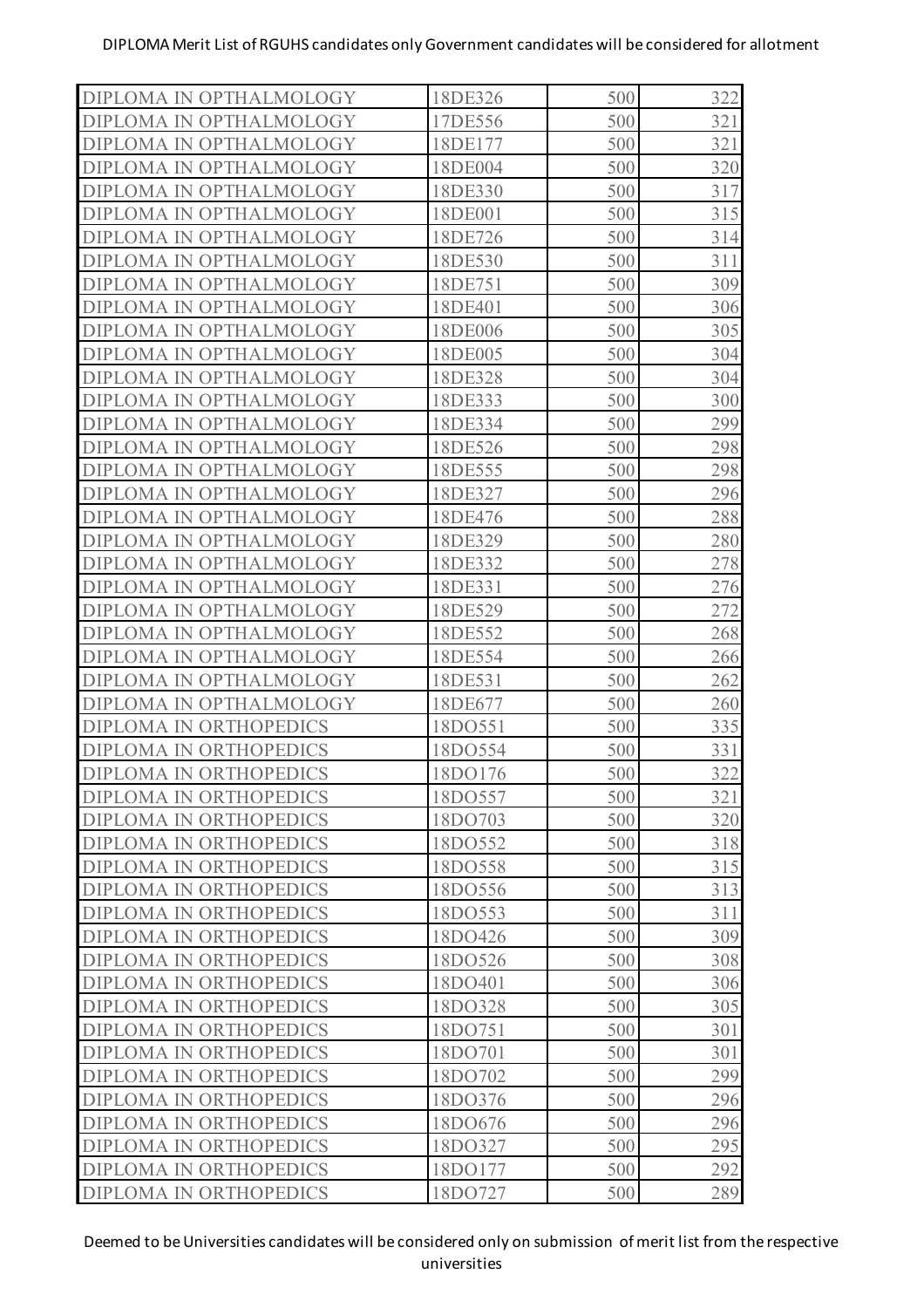| <b>DIPLOMA IN ORTHOPEDICS</b>                     | 18DO752 | 500 | 289 |
|---------------------------------------------------|---------|-----|-----|
| DIPLOMA IN ORTHOPEDICS                            | 18DO527 | 500 | 289 |
| <b>DIPLOMA IN ORTHOPEDICS</b>                     | 18DO301 | 500 | 283 |
| DIPLOMA IN ORTHOPEDICS                            | 18DO003 | 500 | 280 |
| <b>DIPLOMA IN ORTHOPEDICS</b>                     | 18DO726 | 500 | 280 |
| DIPLOMA IN ORTHOPEDICS                            | 18DO677 | 500 | 279 |
| <b>DIPLOMA IN ORTHOPEDICS</b>                     | 18DO427 | 500 | 277 |
| <b>DIPLOMA IN ORTHOPEDICS</b>                     | 18DO529 | 500 | 274 |
| <b>DIPLOMA IN ORTHOPEDICS</b>                     | 18DO476 | 500 | 271 |
| <b>DIPLOMA IN ORTHOPEDICS</b>                     | 18DO002 | 500 | 267 |
| <b>DIPLOMA IN ORTHOPEDICS</b>                     | 18DO528 | 500 | 266 |
| <b>DIPLOMA IN ORTHOPEDICS</b>                     | 18DO326 | 500 | 265 |
| DIPLOMA IN ORTHOPEDICS                            | 18DO530 | 500 | 263 |
| DIPLOMA IN ORTHOPEDICS                            | 18DO001 | 500 | 258 |
| DIPLOMA IN OTOLARINGOLOGY                         | 18DL126 | 500 | 356 |
| DIPLOMA IN OTOLARINGOLOGY                         | 18DL726 | 500 | 344 |
| DIPLOMA IN OTOLARINGOLOGY                         | 18DL530 | 500 | 340 |
| DIPLOMA IN OTOLARINGOLOGY                         | 18DL701 | 500 | 333 |
| DIPLOMA IN OTOLARINGOLOGY                         | 18DL376 | 500 | 328 |
| DIPLOMA IN OTOLARINGOLOGY                         | 18DL127 | 500 | 326 |
| DIPLOMA IN OTOLARINGOLOGY                         | 18DL001 | 500 | 322 |
| DIPLOMA IN OTOLARINGOLOGY                         | 18DL327 | 500 | 319 |
| DIPLOMA IN OTOLARINGOLOGY                         | 18DL401 | 500 | 311 |
| DIPLOMA IN OTOLARINGOLOGY                         | 18DL531 | 500 | 306 |
| DIPLOMA IN OTOLARINGOLOGY                         | 18DL002 | 500 | 305 |
| DIPLOMA IN OTOLARINGOLOGY                         | 18DL529 | 500 | 302 |
| DIPLOMA IN OTOLARINGOLOGY                         | 18DL552 | 500 | 300 |
| DIPLOMA IN OTOLARINGOLOGY                         | 18DL702 | 500 | 299 |
| DIPLOMA IN OTOLARINGOLOGY                         | 18DL677 | 500 | 297 |
| DIPLOMA IN OTOLARINGOLOGY                         | 18DL476 | 500 | 293 |
| DIPLOMA IN OTOLARINGOLOGY                         | 18DL526 | 500 | 293 |
| DIPLOMA IN OTOLARINGOLOGY                         | 18DL326 | 500 | 293 |
| DIPLOMA IN OTOLARINGOLOGY                         | 18DL528 | 500 | 289 |
| DIPLOMA IN OTOLARINGOLOGY                         | 18DL527 | 500 | 286 |
| DIPLOMA IN OTOLARINGOLOGY                         | 18DL678 | 500 | 275 |
| DIPLOMA IN OTOLARINGOLOGY                         | 18DL679 | 500 | 275 |
| DIPLOMA IN OTOLARINGOLOGY                         | 18DL426 | 500 | 263 |
| DIPLOMA IN PSYCHIATRIC MEDICINE                   | 18DS301 | 500 | 358 |
| DIPLOMA IN PSYCHIATRIC MEDICINE                   | 18DS427 | 500 | 343 |
| DIPLOMA IN PSYCHIATRIC MEDICINE                   | 18DS526 | 500 | 335 |
| DIPLOMA IN PSYCHIATRIC MEDICINE                   | 18DS426 | 500 | 322 |
| DIPLOMA IN PSYCHIATRIC MEDICINE                   | 18DS376 | 500 | 320 |
| DIPLOMA IN PSYCHIATRIC MEDICINE                   | 18DS501 | 500 | 318 |
| DIPLOMA IN PSYCHIATRIC MEDICINE                   | 18DS527 | 500 | 286 |
| DIPLOMA IN TUBERCULOSIS AND CHE                   | 18DT327 | 500 | 308 |
| <b>TUBERCULOSIS AND CHE 18DT002</b><br>DIPLOMA IN |         | 500 | 289 |
| DIPLOMA IN TUBERCULOSIS AND CHE 18DT326           |         | 500 | 283 |
| DIPLOMA IN TUBERCULOSIS AND CHE 18DT776           |         | 500 | 278 |